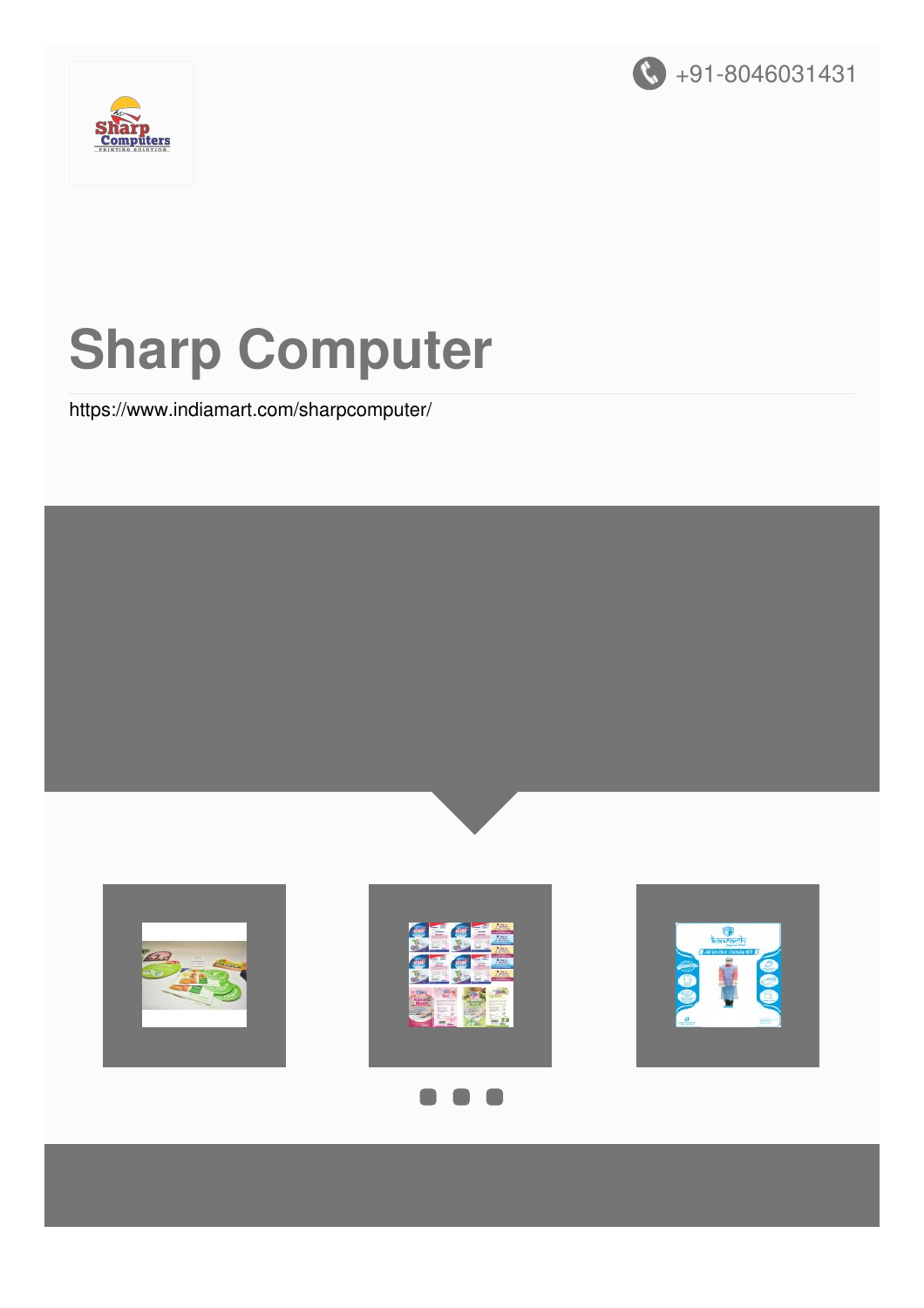### About Us

Set up in the year **1991** We "**Sharp Computer.**"is an Print Design Service, Printing Service, . These administrations are hugely respected in the market for their top highlights, for example, moderate evaluating, unwavering quality, stringent investigation, convenient fruition and adaptability. These administrations are cultivated by industry confirmed experts who utilize the trend-setting innovation to render these administrations according to benefactors request. Inferable from good conduct, right business technique and sensible rates, we have gathered wide supporters everywhere throughout the country.

The offered extent of administration is rendered in compliance with the quality requirements by our truly skilled specialists who hold rich comprehension in this specific field. We have picked a competent group of value chiefs that esteem the nature of our offered services at each phase of advancement and execution to ensure that the standards are adequately met.

Additionally, we pursue moral business approaches and gem unadulterated straightforwardness in the entirety of our exchanges to keep sound relations with the clients. Aside from, we work under the order of our guide " **Mr.Sushil Kumar Shrivastava (Owner)** "Under his direction, we have achieved a prestigious position in the business. His consistent inspiration has enabled us to play out the...

#### **For more information, please visit**

<https://www.indiamart.com/sharpcomputer/profile.html>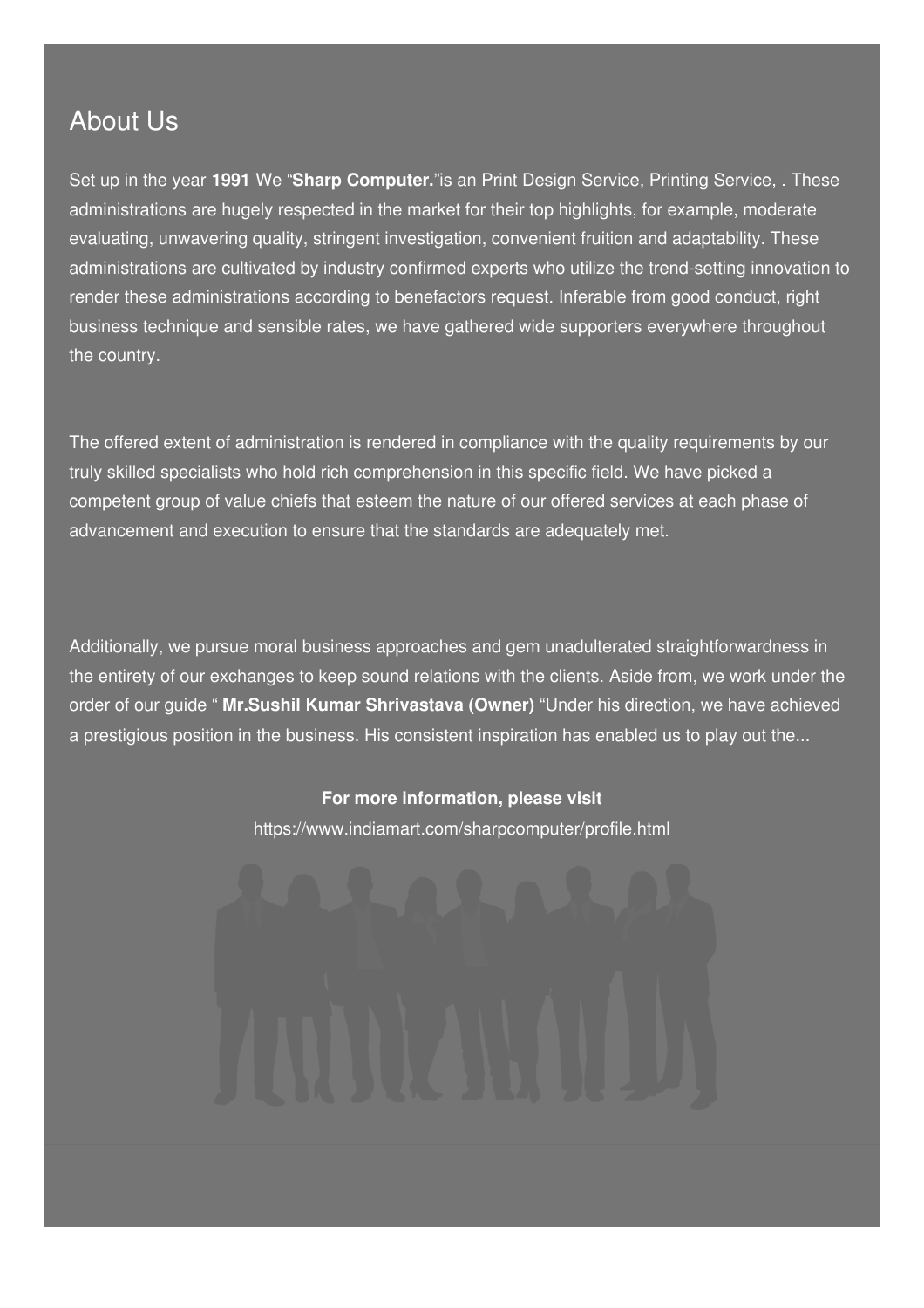#### **PRINTING SERVICE**



Label Stickers Printing Services



Brochure Printing Services



Visiting Card Printing Services Wall Calendar Printing



Services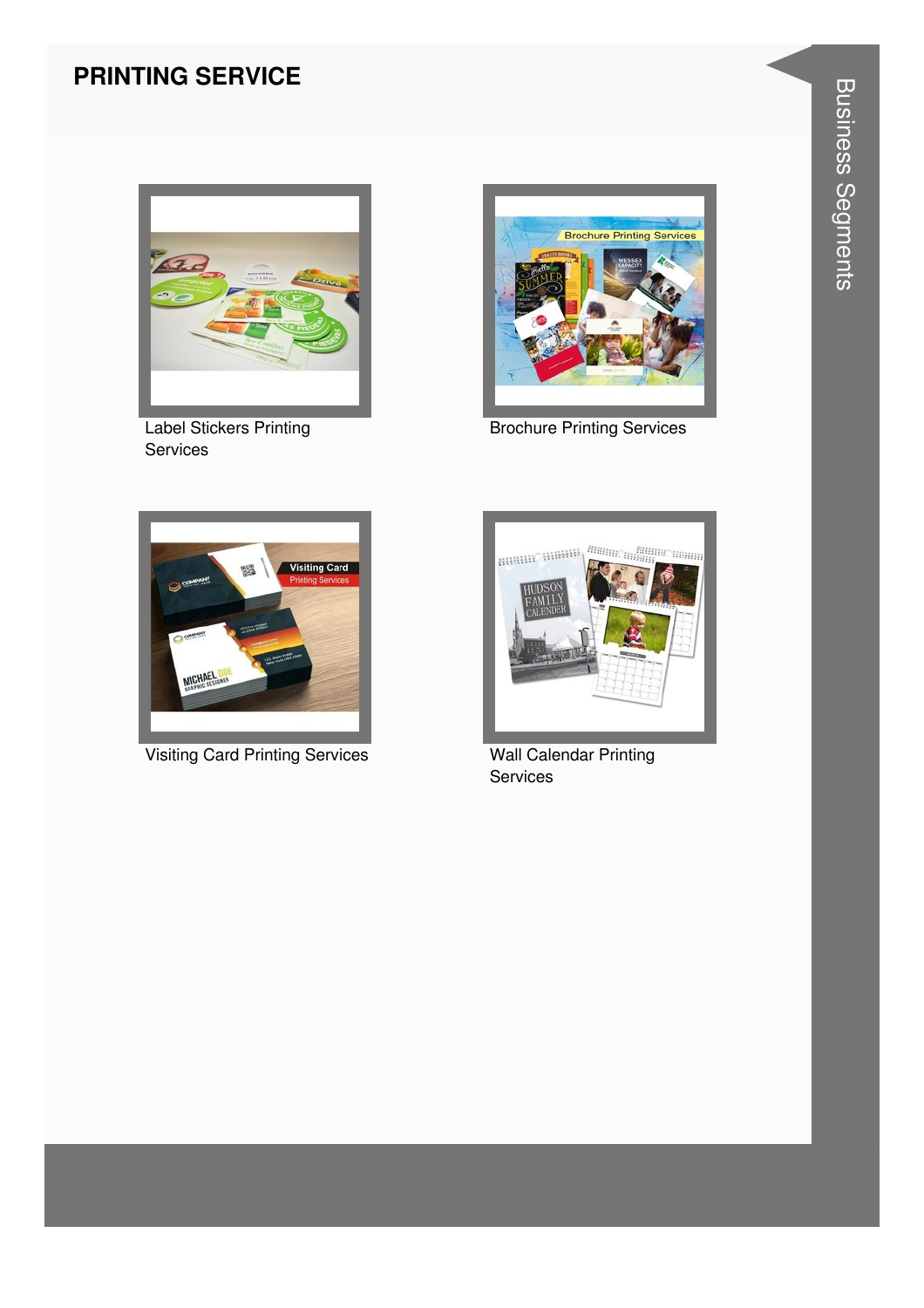#### **OTHER SERVICES:**



Pamphlet Printing Services **Bottle Sticker** 







All in One Combo Kit **Student Note Book or Copy** Cover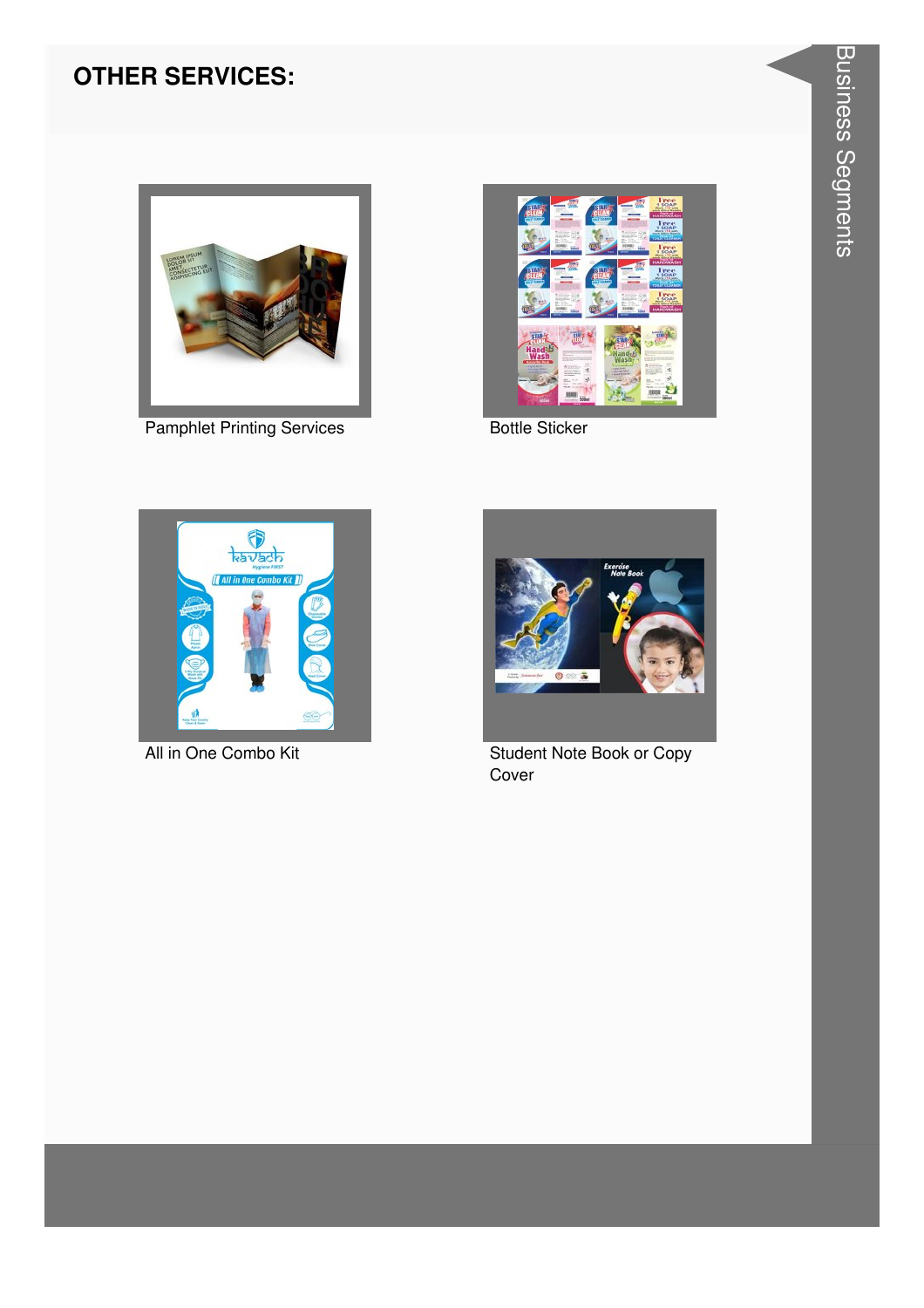#### **OTHER SERVICES:**



9 Watt-6 Watt Led Bulb Box Print Design Service







Safety Face Shield Medicine Box Printing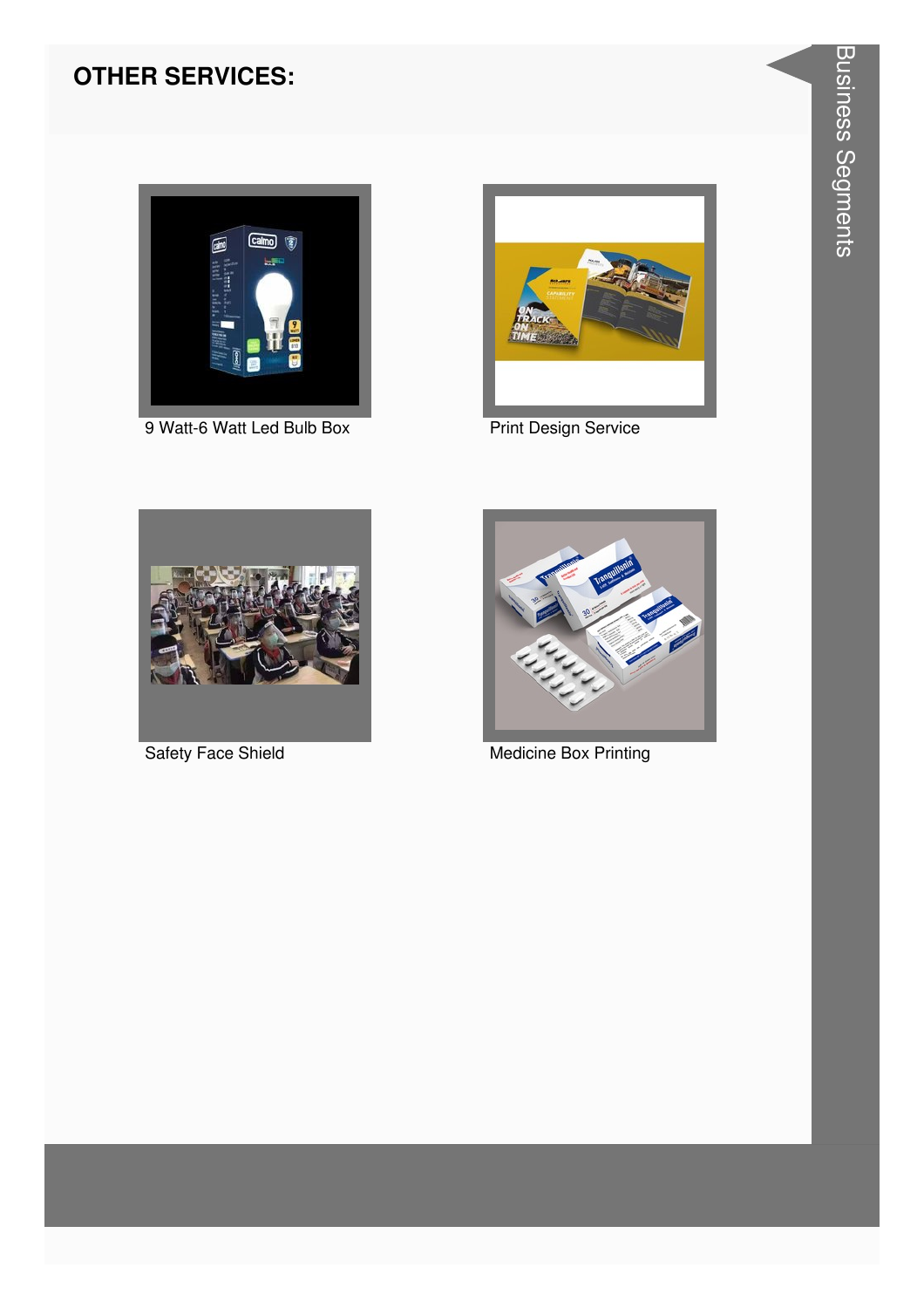## Factsheet

| Year of Establishment            | :1991                           |
|----------------------------------|---------------------------------|
| <b>Nature of Business</b>        | : Exporter and Service Provider |
| <b>Total Number of Employees</b> | $: 11$ to 25 People             |